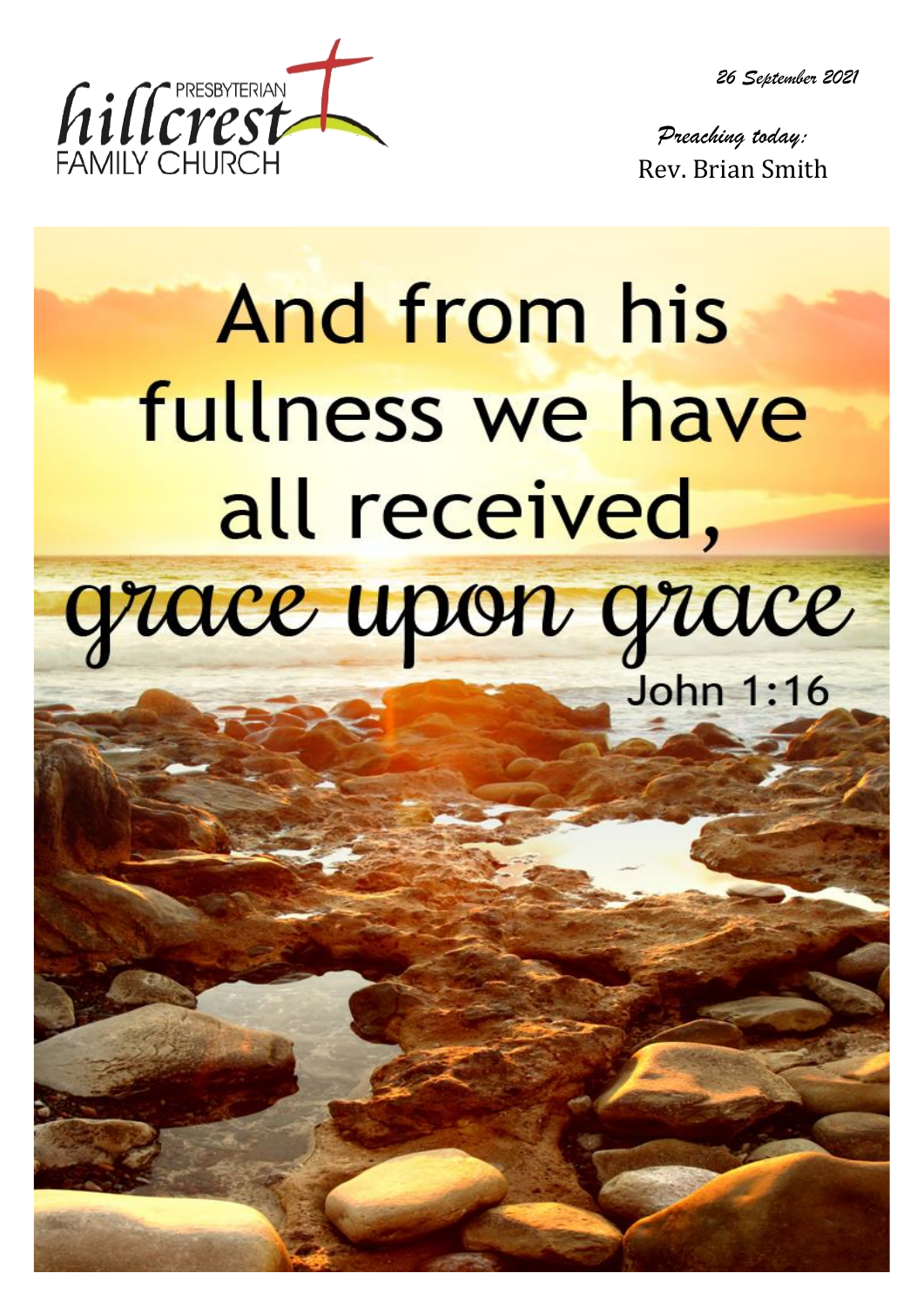## 

#### **Prayer Chain**

For all your prayer needs in September please contact the office at admin@hillcrestpresby.co.za or alternatively Hettie Pringle on 079 142 4281 or email: hettiep77@gmail.com

#### **As a Church lets Pray Together for:**

\*All those infected with COVID-19. \*For all the families dealing with the loss of a loved one during this period. \* For those still working on the frontline \*For all the matrics.



**26 September** Gemma Johnston

**27 September** Marco Botha

> **29 September** Barbara Langland-Hansen

> > **30 September** Mervyn Boucher



**KidZone** Takes place during Church service, starting at 9am.

Will be streaming from 08h30 AND is available if you are at the service



**Jive** If you are aged 6-12 years come and join the JIVE team this Friday at 5.30pm.



**Switch** Inviting all youth aged 12-19 to join on a Friday

#### CLOSED FOR THE HOLIDAYS CLOSED FOR THE HOLIDAYS

| <b>CHURCH</b><br><b>FINANCES</b> | $Jun-21$  | $Jul-21$  | Aug-21    | 2021 Year to Date |
|----------------------------------|-----------|-----------|-----------|-------------------|
| <b>Income</b>                    | R 219 549 | R 231 170 | R 210 302 | R 1 931 112       |
| Expenditure                      | R 226 015 | R 235 835 | R 238 585 | R 1 991 420       |
| Profit / Loss                    | R-6466    | R-4 665   | R-28 283  | R-60 308          |

**HILLCREST PRESBYTERIAN CHURCH** The banking details for tithes and offerings are :

**Standard Bank**

**Account Name :** Hillcrest Presbyterian Church **Hillcrest Branch :** 04572642 **Account No :** 052028364

**HPC BUILDING CONTRIBUTIONS** The banking details for church contributions are :

**Standard Bank Account Name :** Hillcrest Presbyterian Church Trust **Hillcrest Branch :** 04572642 **Account No :** 254149677



**Scan to Tithe**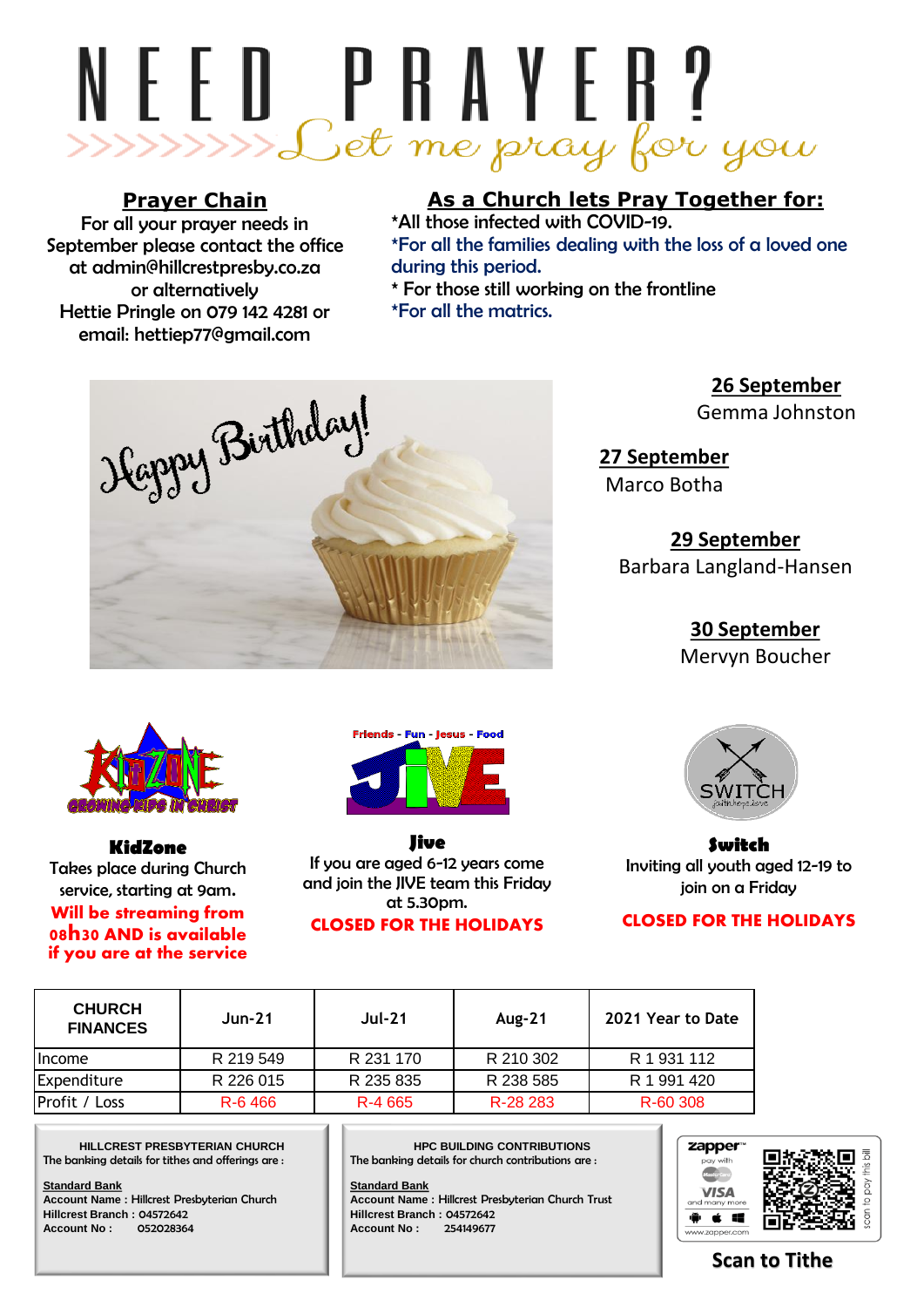### **Our Vision**

#### To be a beacon of Jesus' light in the Community by spreading his Word, his Love and his Care



We welcome Liam Ashley into our church family today as he gets baptized.

Congratulations to his mother, Mercy Makaluwa and Grandmother Cathrine Munjoma on this





#### **Pastor Sunday**

Pastor Sunday is coming up on the *10th October 2021.* This is an opportunity for us to thank Brian and the whole Smith Family for everything that they do for our church.

We would like to bless them with gift of money that they can put towards projects that they are trying to finish at home or a family holiday together, where they can spend some quality time together as a family.

We will have envelopes at the back of the church marked *Pastor Sunday* that you can add to and drop into the collection box, otherwise you are welcome to drop off your envelope with the office during the week (Monday - Friday, 07h45 - 11h45).

Alternatively you can EFT into the Church Bank Account with the Reference *Pastor Sunday* or Zapper using the same reference so that we can pick up the transaction.

We will be collecting from now up until the 7th October so that everything will be ready to hand over to the Smith's on the 10th October on Pastor Sunday.



Grace is the voice that calls us to change *and then gives us the power to pull it off.* - Max Lucado